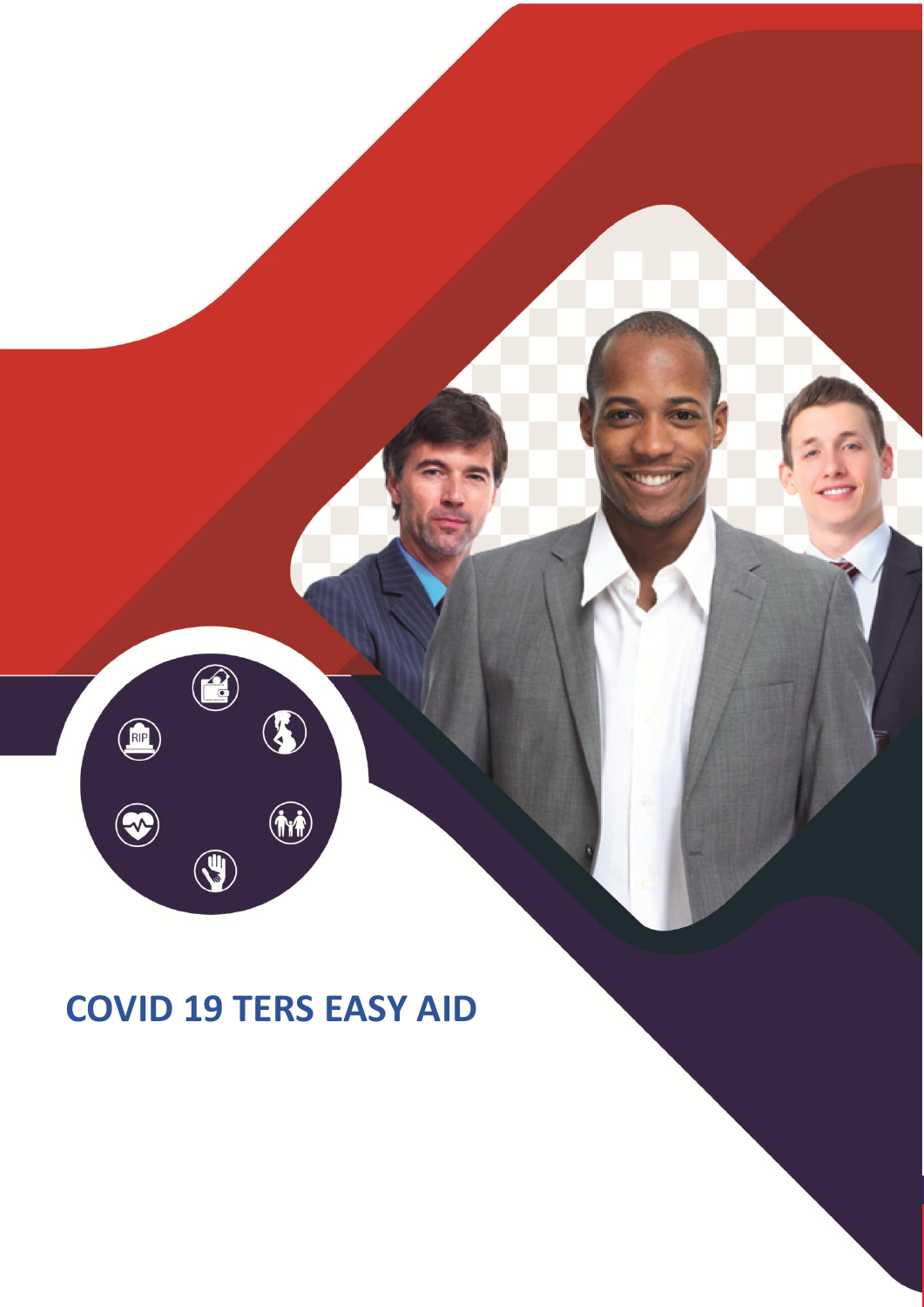



Section 8 of The National Disaster Regulation 10 empowers the Minister of Employment and Labour(the Minister) as required, may issue and vary directions, within his mandate, to address, prevent and combat the spread of COVID-19, from time to time, including:

- a. Disseminating information required for dealing with the national state of disaster,
- b. Implementing emergency procurement procedures,
- c. Taking any other steps that may be necessary to prevent an escalation of the national state of disaster, or to alleviate, contain and minimize the effects of the national state of disaster, or
- d. Taking steps to facilitate international assistance.

In line with the above regulation, the Minister has announced measures that the Department will put in place under the current special circumstance relating to the Corona virus (COVID-19) and its impact on UIF contributors.

The Unemployment Insurance Fund will assist affected workers through existing benefits including Illness, Reduced Work Time, Unemployment and Temporary Employer/Employee Relief Scheme (TERS) benefits.

The Unemployment Insurance Commissioner, after consultation with Unemployment Insurance Executive, has also developed a Corona Virus Temporary Employer-Employee Relief Scheme (**COVID19TERS)** to contribute to the containment of the Corona Virus and its impact.

Employer/s that have to enforce lock down as regulated and who might require financial assistance from the UIF should access information regarding available funding through a dedicated mailbox: [covid19ters@labour.gov.za.](mailto:covid19ters@labour.gov.za)

On receipt of a request, an automated response will be sent outlining the procedure and documents/information required by the Fund to process application.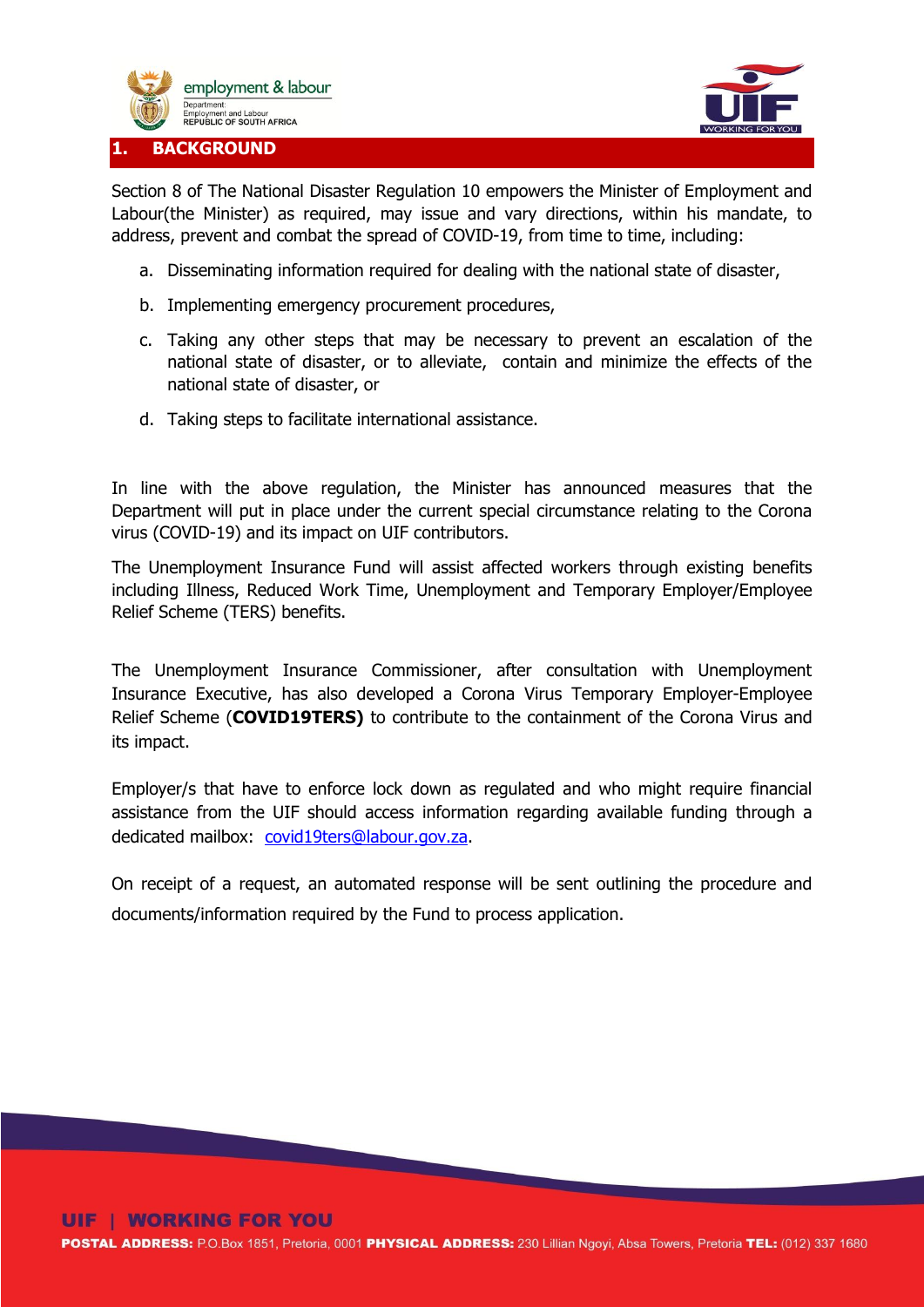



**2. EASY-AID GUIDE FOR CLIENTS TO ACCESS UI FUNDING THROUGH COVID19**

# **Steps 1:**

### **Key Documents required**

- Letter of Authority, on an official company letterhead granting permission to an individual specified to lodge a claim on behalf of the company
- MOA (completion of the agreement between UIF, Bargaining Council and Employer)
- Prescribed template that will require critical information from the employer
- Evidence/payroll as proof of last three months employee(s) salary(ies)
- Confirmation of bank account details in the form of certified latest bank statement

All documents submitted will be subject to verification.

### **Step 2:**

# **Submission Process**

Submit/transmit all documents as required in Step 1 to UIF via dedicated mailbox [Covid19claims@labour.gov.za](mailto:Covid19claims@labour.gov.za)

NB: If the spreadsheet is complete; valid and accurate, it will dumped into an automated calculator to produce the benefit amount due to the beneficiaries and the total amount to be transferred to the employer or bargaining council or whichever method agreed.

### **Step 3:**

# **Conclusion**

Conclusion of the MOA between parties.

Payment will only be effected after MOA sign off between the Fund and the Employer/Bargaining Council.

# **UIF I WORKING FOR YOU**

POSTAL ADDRESS: P.O.Box 1851, Pretoria, 0001 PHYSICAL ADDRESS: 230 Lillian Ngoyi, Absa Towers, Pretoria TEL: (012) 337 1680